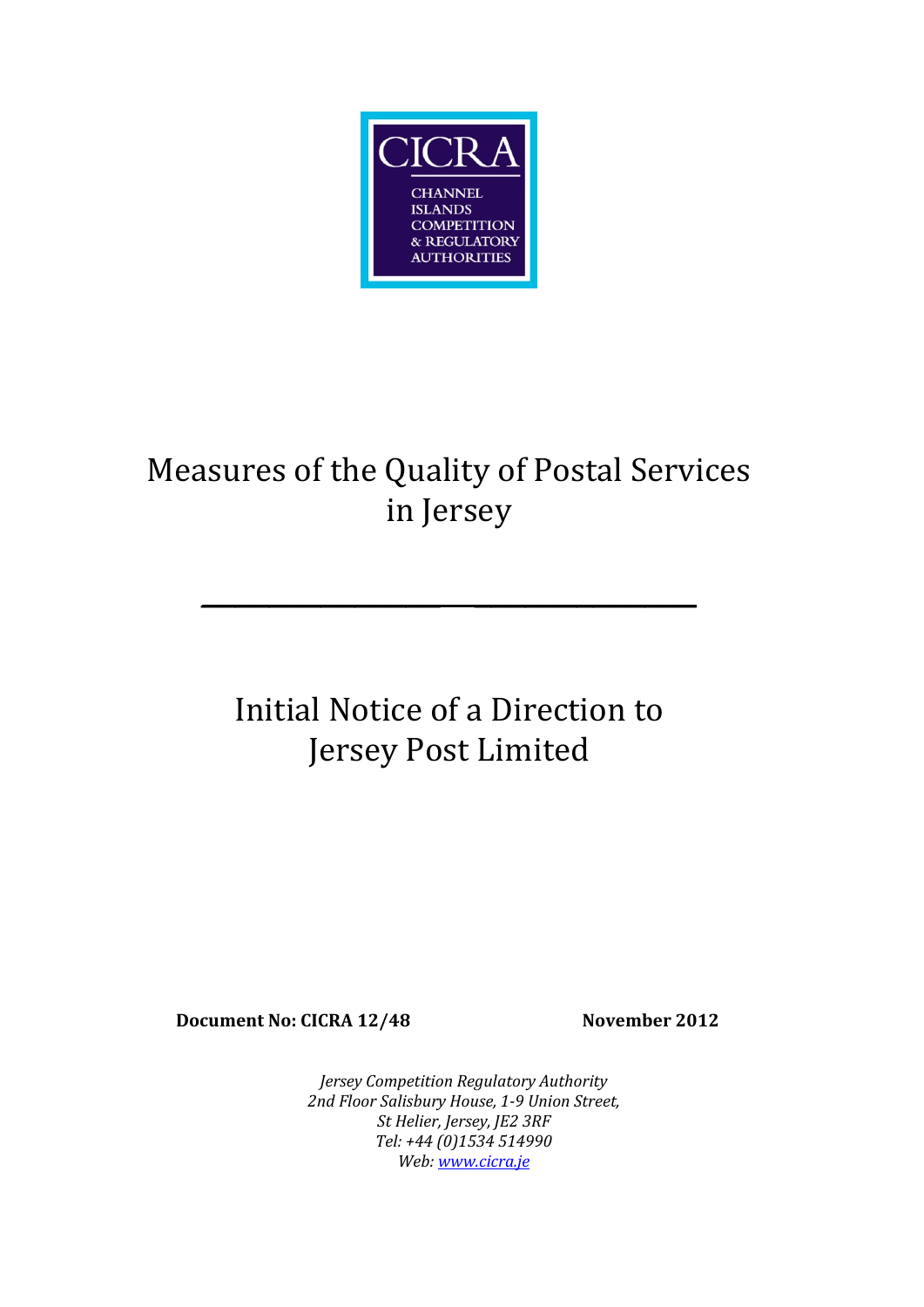# **A. Introduction**

1. On 1 July 2006, the JCRA issued a Class II Licence to JP under Article 15 of the *Postal Services (Jersey) Law* 2004 (*the Postal Law*). Condition 15.7 of JP's licence states:

*"The Licensee shall comply with any Directions issued by the JCRA from time to time regarding any other quality of service indicators and measurement methods for Postal Services and shall, as and when required, supply to the JCRA, in a form specified by the JCRA, the results of its measurements of actual performance against any quality of service indicators and measurements so specified, and the JCRA may publish or require publication of such Information as it considers appropriate."*

- 2. On 26 June 2012, the Jersey Competition Regulatory Authority (*JCRA*) in conjunction with the Guernsey Competition and Regulatory Authority (*GCRA*) (formerly the Office of Utility Regulation), consulted on proposals that will ensure that the quality of postal services is appropriate and in line with the prices customers pay for their postal products and services. The JCRA and the GCRA are together referred to as the Channel Islands Competition and Regulatory Authorities, or *CICRA,* and all references in this document to CICRA should therefore be read as references to each of the JCRA and the GCRA, unless the context otherwise requires.
- 3. In the consultation, the JCRA proposed targets that were essentially the same targets that were last set for Jersey Post Ltd  $(JP)^{1}$  and Guernsey Post Ltd (**GPL**).<sup>2</sup> The proposed targets were expressed in terms of which proportion of mail should arrive within one, two, three or more working days from the day it is posted. The posting day is referred to as 'J' day and a target of 'J+1' is a target for the proportion of mail that should be delivered the working day (Monday to Friday) after it has been posted. A target for 'J+3', allows two full working days between the day of posting and the day of delivery.
- 4. For both JP and GPL, the consultation proposed the following targets:

| <b>Local Mail</b> |  |
|-------------------|--|
|                   |  |

| <b>Standard Mail</b> |
|----------------------|
| 95%                  |
| QQ0/                 |

 $\overline{a}$ 1 JCRA Direction to JP on 7 February 2009

<sup>2</sup> OUR Information Notice of January 2007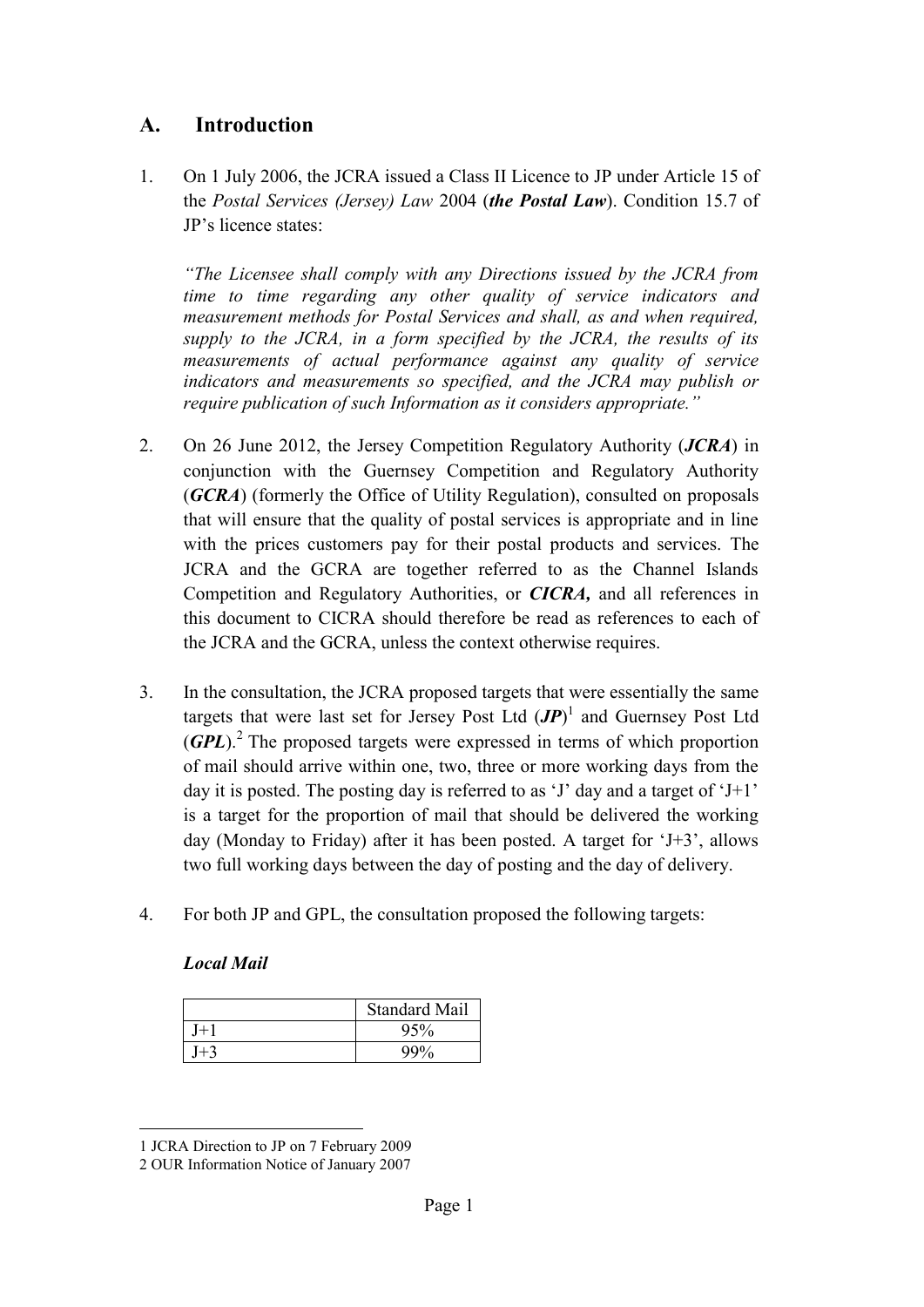#### *Mail between Jersey and Guernsey – either way*

| <b>Standard Mail</b> |
|----------------------|
| 82%                  |
| 97%                  |

#### *Mail from Jersey or Guernsey to UK and vice versa*

| <b>Standard Mail</b> |
|----------------------|
| $x^{20/2}$           |
| u70∕                 |

#### *Internal Target*

| <b>Mail from UK</b> |      | <b>Mail to UK</b> |     |
|---------------------|------|-------------------|-----|
| $1st$ Class mail    | 98%  | All mail $(E+0)$  | 98% |
| $(D+0)$             |      |                   |     |
| $1st$ Class mail    | 100% |                   |     |
| $(D+1)$             |      |                   |     |
| $2nd$ Class mail    | 98%  |                   |     |
| (D+1)               |      |                   |     |

#### *Complaint handling*

JP and GPL should be required to acknowledge 99% of all complaints within two working days of being received and logged by the company. JP and GPL should also be required to resolve 95% of all complaints within 10 working days.

Finally, the consultation document also proposed that JP and GPL should monitor and record their performances against these targets.

5. This document comprises an Initial Notice of the JCRA's proposal to issue a direction to JP under Licence Condition 15.7 on its quality of service targets.

#### **B. DISCUSSION**

6. Responses to the consultation were received from Postwatch, GPL, JP and Cable and Wireless Guernsey Limited (*CWG*). Whilst most of the comments from Postwatch, GPL and CWG relate to postal services in Guernsey, CICRA is of the view that these comments also have relevance to Jersey. Likewise, JP's comments, whilst Jersey-specific, are also applicable in Guernsey. Therefore for the purpose of this Initial Notice, all four responses received will be considered for both Jersey and Guernsey.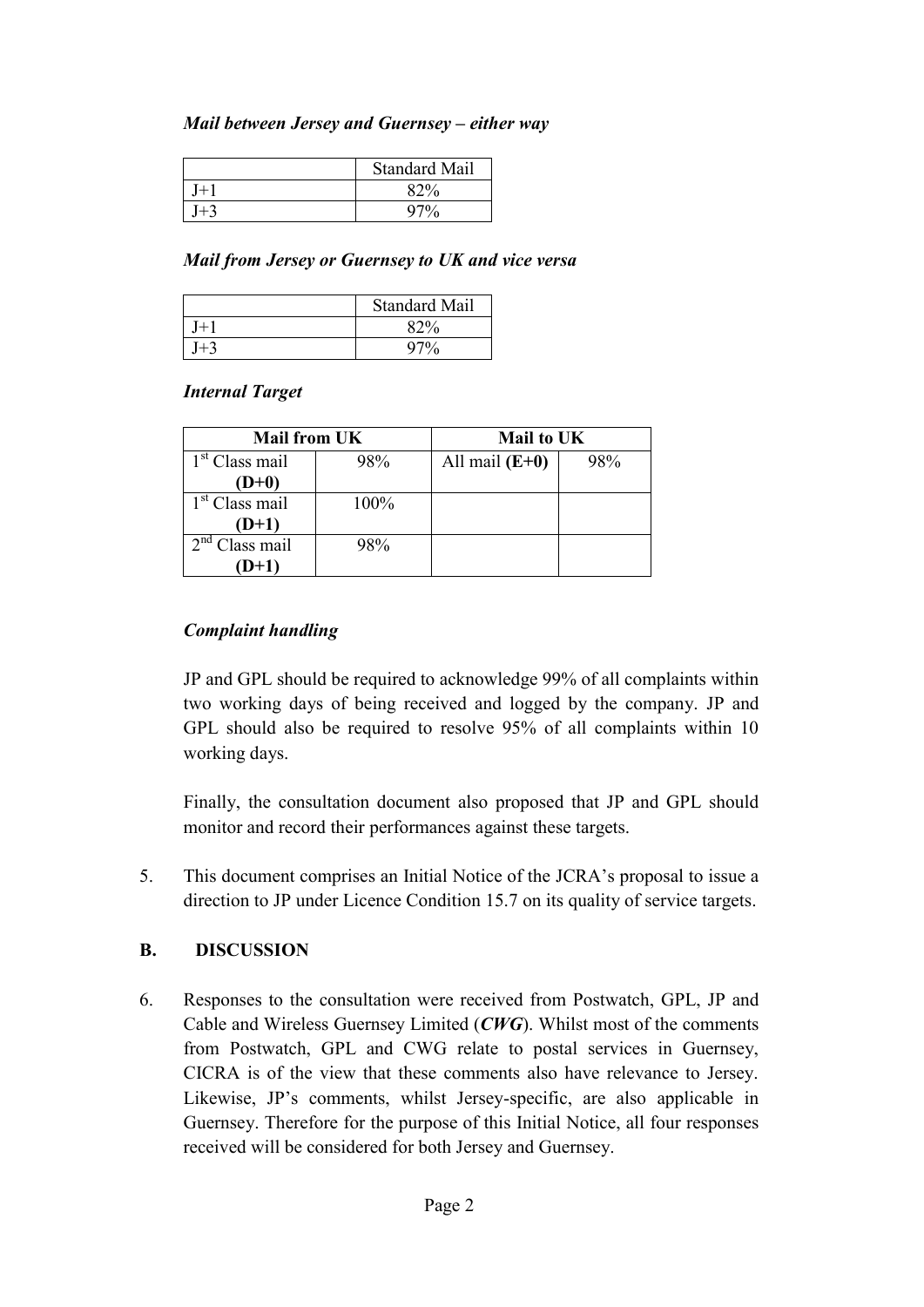#### **Postwatch**

- 7. Postwatch is a postal consumer focused organisation based in Guernsey.
- 8. To ensure measures are comparable, Postwatch supports the proposal to use a uniform system of quality measures in both Jersey and Guernsey. While the CICRA consultation referred to annual reports, Postwatch states that it expects the two postal operators would receive more frequent reports in order to be able to correct any problems in good time.
- 9. Postwatch also supports the inclusion of various value-added services (e.g. recorded, registered and express) in the monitoring regime, despite the fact that they are not necessarily part of the Universal Service Obligation (*USO*) imposed on the postal operators. It has been concerned by the extent to which mis-deliveries are occurring and also supports their inclusion in the monitoring regime.
- 10. Postwatch does not agree that failures due to the weather or other technical issues should be wholly disregarded. Even when problems occur that are outside the control of a postal operator, it is of the view that postal operators may be able to mitigate inconvenience to customers. If failures due to outside circumstances were not recorded, it maintains there would be no incentives on postal operators to minimise the impact of these problems.
- 11. Finally, Postwatch believes that collecting statistics on 'tracked' items (value-added services) should impose very few additional costs on the postal operators.

## **Jersey Post**

- 12. JP notes that it does not track 'Signed For' products until they are either delivered or a delivery attempt has been made. As it already measures first class end-to-end traffic for UK-originating traffic, it does not think it would be worthwhile setting up a separate recording system for 'Signed For' products.
- 13. JP believes that a 100% target for Special Delivery is unrealistic. It would prefer a 98% or 99% target instead.
- 14. JP says that as it receives second class mail from the UK by boat in the afternoon, this mail is not delivered until the next delivery day. JP therefore thinks that the internal target for delivering UK second class mail should be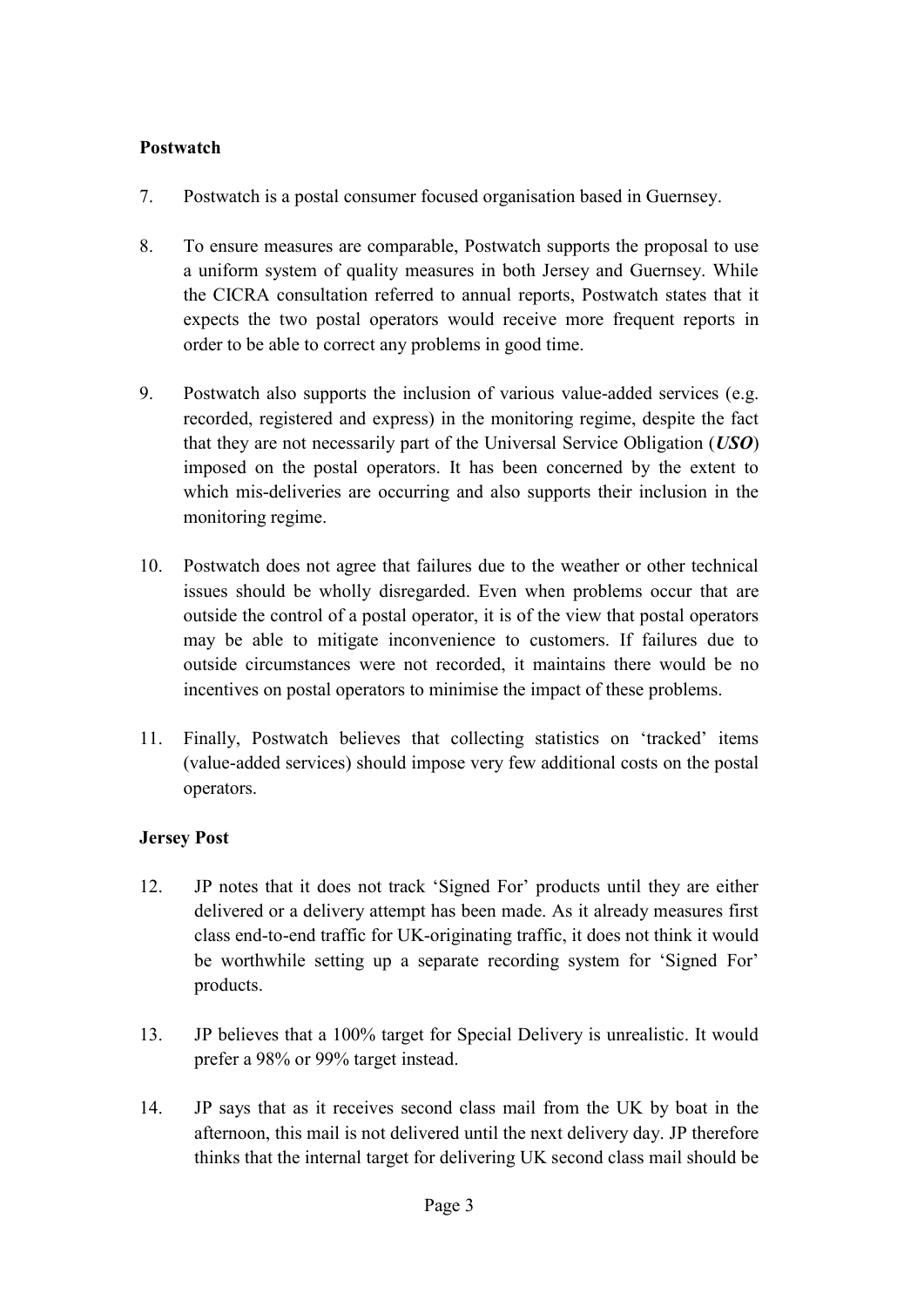the day after it is received by JP. It also is of the view that the 'slow' bulk mail addressed to Jersey from the UK (Mailsort 2 and 3) should be included in the targeting system, as is the case currently in Guernsey.

15. JP suggests that, if the targeting system were to be concerned with mail handed over to JP or GPL for final delivery by competing postal organisations (Downstream Access), the target should be D+1 for mail delivered to JP's mail centre by noon on Day 0.

#### **Cable and Wireless Guernsey Limited**

- 16. CWG states that it is the largest local business that relies on GPL for delivery of its locally addressed mail and is therefore especially dependent on GPL for the onward delivery of its monthly bills. CWG ensures its mail is delivered to the Guernsey sorting office before GPL's daily sorting process starts. It has for some time experienced problems with its monthly bills being delivered to customers much later than it would expect. A major factor has been the length of time it takes GPL to deliver mail once it has been received from CWG at the sorting office. CWG has attempted to obtain a better service and to this end offered to have mail pre-sorted by its bill printers to save GPL time. It maintains however that GPL has refused to engage in such discussions or to commit to improved delivery times.
- 17. CWG proposes that the target for processing and clearing to a delivery postman of all inbound mail from the UK should apply to mail that is delivered to the GPL sorting office for onward delivery to households and not be limited to mail coming in on the GPL plane. CWG also requests that the targets for UK post should extend beyond clearing to a delivery postman and include actual delivery on the same day.

#### **Guernsey Post**

- 18. GPL broadly supports the proposals outlined in the consultation because, essentially, they reinforce practices for measuring quality of service that are currently in place. GPL already collects the majority of the required data.
- 19. It is, however, concerned that geographical circumstances facing the Bailiwick of Guernsey are different from those in Jersey, because of the existence of Alderney, Sark and Herm. GPL therefore argues that the quality of service measures used by CICRA must take account of this when drawing comparisons.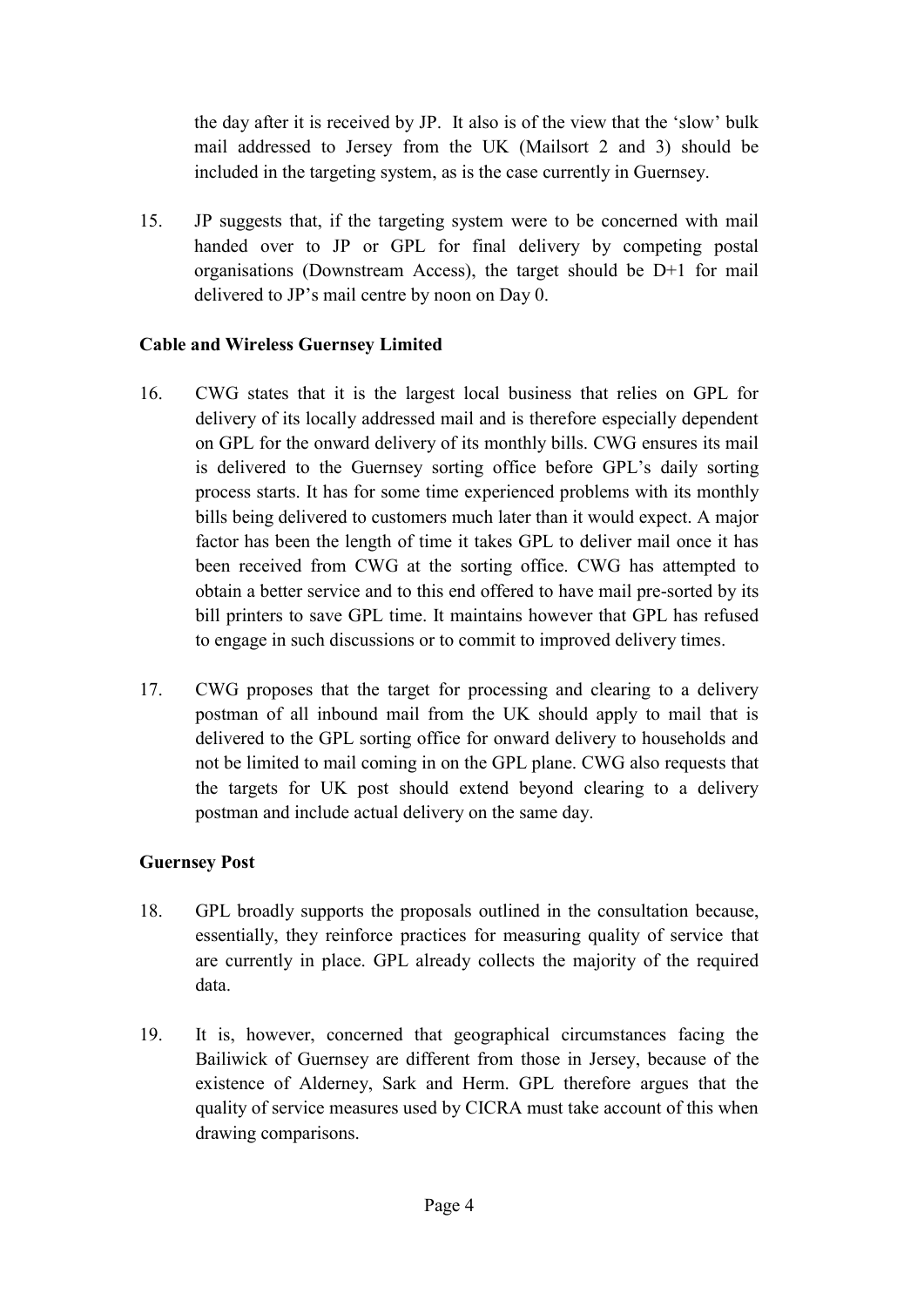- 20. GPL also suggests that statistics on days when service has been disrupted by factors outside its control should be disregarded. It notes that the proposals cover services outside the USO such as Royal Mail Special Delivery; it believes that it is not the role of CICRA to monitor the performance of services outside the USO.
- 21. GPL says that the supplier of quality statistics it uses does not collect data on high-value items such as Royal Mail Special Delivery. It estimates that the cost of measuring quality of service independently for these items would amount to tens of thousands of pounds.
- 22. GPL also notes that it would like to understand the process that CICRA uses to set targets and would like to be consulted when they are reviewed.

## **C. JCRA ASSESSMENT**

- 23. The JCRA's assessment of the submissions made in response to the consultation, and its proposed decisions on this issues that were covered by the consultation, are outlined below.
- 24. **Publication of statistics** the JCRA notes that there were no objections to this proposal and Postwatch values the provision of information to postal users. The JCRA will therefore mandate that postal operators publish the reports they receive from the independent company collecting quality of service data for them and publish their own internal management statistics where they are relevant to quality of service performance. The frequency of publication should be at least annual.
- 25. **Events outside postal operator's control** The JCRA's view is that JP's statistics should be recorded for all days, whatever the weather or other circumstances affecting JP's activities, since customers are entitled to understand the actual quality of service they receive. On publishing statistics, JP is free to highlight the days when events outside their control affected their performance and publish performance comparisons with exceptional events both included and excluded.
- 26. **Range of services covered** The JCRA notes that its primary duty when performing functions under the Postal Law or JP's licence is described in Article 8 of the Postal Law in the following terms: to ensure that postal services are provided within Jersey and between Jersey and the rest of the world, as satisfies all current and prospective demands wherever arising, and to have regard to: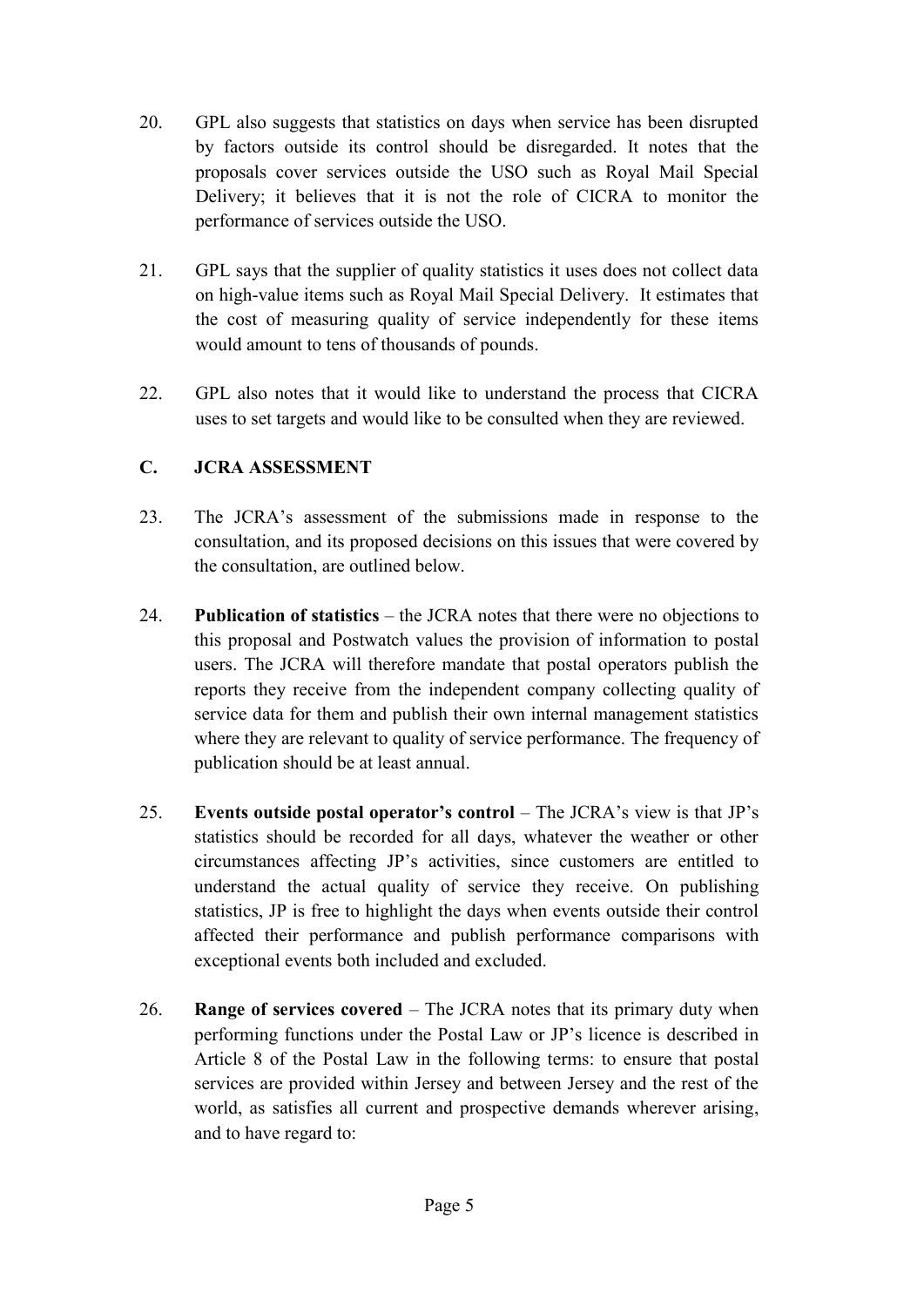- Whether the services are rapid, of high quality and reliable;
- Whether the services are affordable by and accessible to the highest number practicable of business and domestic users; and
- Whether the services are provided at times, at places and in ways that meet the demands of the highest number practicable of business and domestic users.
- 27. In the JCRA's view, monitoring the quality of the high-value services such as Special Delivery that JP offers its customers is entirely consistent with this primary duty. It notes that it receives complaints about the reliability of the undertakings given by Channel Island postal operators and that it has the support of Postwatch.
- 28. The JCRA also agrees with Postwatch that postal operators should be in a position to track the quality of service they provide for the high-value services they sell to their customers in Jersey and Guernsey. It expects that postal operators would do so for internal management purposes and to satisfy themselves that the products that they sell provide the high quality of service for which their customers pay. The provision of quality of service data, therefore, does not require the initiation of an expensive independent survey of these services but an independent audit of postal operators' own tracking procedures. This should not add significantly to operators' costs.
- 29. The JCRA therefore intends to require JP to provide quality of service data for high-value local and outgoing mail to the UK, Guernsey and the Isle of Man. This affects JP's Signed For and Special Delivery mail. The JCRA does not, however. propose to set targets for these services as it considers it a more proportionate form of regulation to allow customers to make their own judgement on value for money, when they have reliable information on the quality of the service they receive.
- 30. **Internal Quality Measures -** Concerning 2nd class mail from the UK, the JCRA agrees that, if it arrives separately from  $1<sup>st</sup>$  class mail, and later, JP's targets should reflect this reality. The internal target that it proposes for  $2<sup>nd</sup>$ class mail, therefore, relates to the proportion of UK  $2<sup>nd</sup>$  class mail that is delivered on D+1 or later.
- 31. **Delivery times** CICRA received a submission after the close of the consultation from the Social Security and Tenants' Action Group (SSTAG) in Jersey. The SSTAG expressed concerns about the lateness of mail deliveries: it claimed that some Jersey householders were now receiving deliveries of mail from their delivery postman as late as 3.30pm or 4.00pm,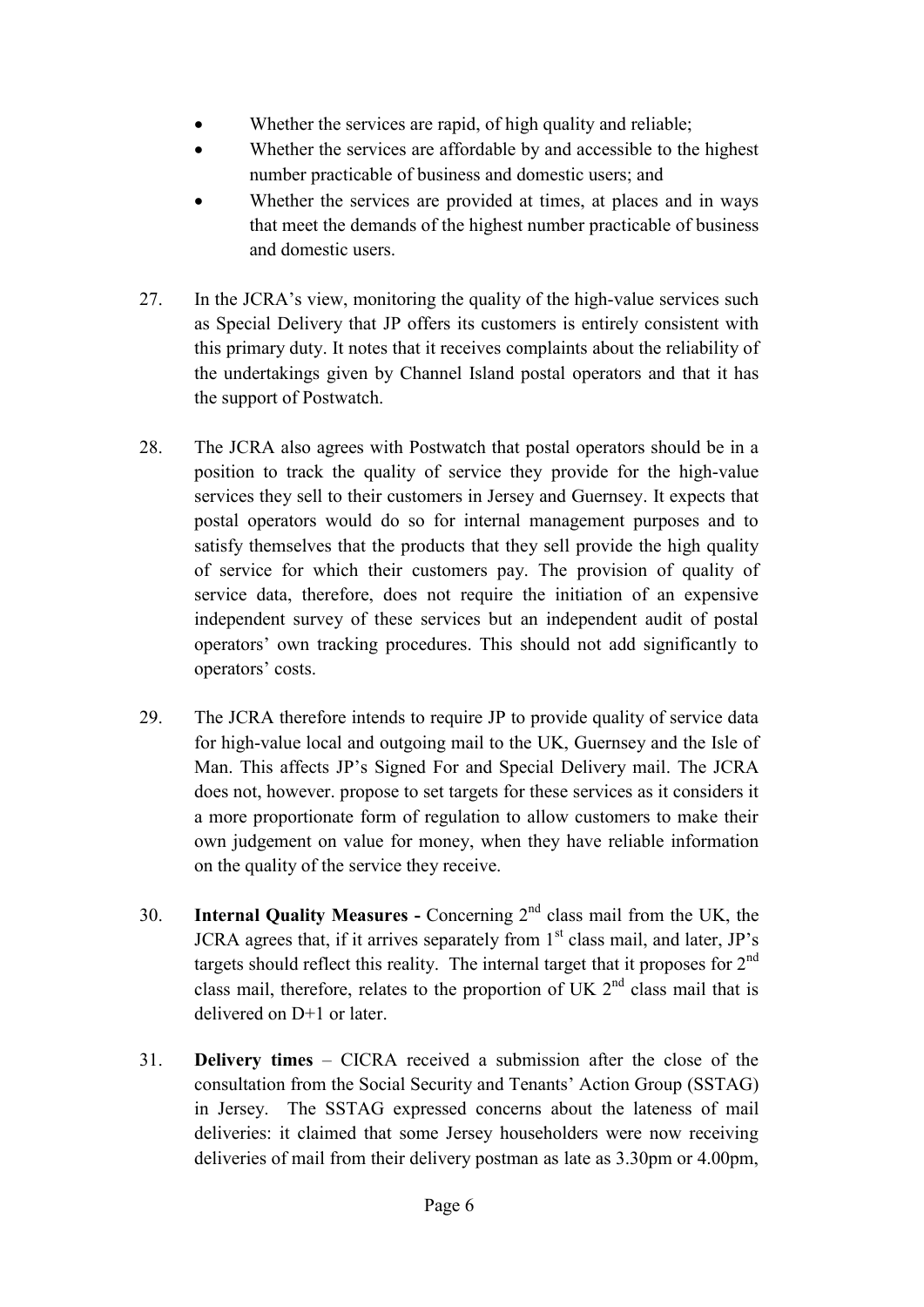and that late deliveries had a particularly detrimental effect on people who received social security benefits by cheque through the post, since these householders were then unable to visit a bank and access their money until the following day. This issue was also discussed in a debate in the States Assembly in Jersey on 9 October  $2012<sup>3</sup>$ .

- 32. In response to these concerns, JP has stated that it aims to get mail delivered as early as possible and, in the main, by 2.30pm, when delivery officers' shifts end. It believes that the vast majority of customers receive their mail by 2.30pm, although mail delivery times have been affected by the later opening of Jersey Airport and by the longer delivery rounds introduced when deliveries dropped from 6 to 5 days per week.
- 33. The JCRA accepts that it is reasonable for customers to expect to be given some indication of the latest time at which they ought to expect mail to be delivered, and recognises that this topic may be of particular importance to certain groups within the community. However, the JCRA also recognises that ensuring earlier deliveries might also increase the cost of providing the USO, which may, in turn, lead to pressure to increase stamp prices and adversely affect members of those same groups.
- 34. On balance, we are minded to keep this matter under review and not to set targets at this stage, since JP expects that further refinement of delivery rounds should lead to earlier deliveries. We will work with JP to monitor on an informal basis the proportion of recipients that receive mail after 2.30pm, and will consider further action if this proportion is higher than we would expect. We would also encourage the postal operators to provide more information to householders and businesses regarding typical delivery times.
- 35. **Bulk mail and large customers -** As noted in the June consultation, the JCRA does not propose to monitor the quality of service provided to bulk and large mailers in Jersey, as these customers usually have a choice regarding whether to use JP's services. However, the JCRA agrees with CWG that large users of postal services sending mail to the Channel Islands need to rely on JP's delivery services. The quality of these services depend on how quickly JP handles bulk mail delivered to their sorting centres and hands it over to delivery staff for onward distribution.
- 36. CWG's response suggests there is a need for clarity that all mail received at JP's sorting offices falls within the range of services covered, and not only mail airfreighted by the JP/Royal Mail plane. This is consistent with

 $\overline{a}$ 3 States of Jersey, Official Report – 9 October 2012, pages 76-78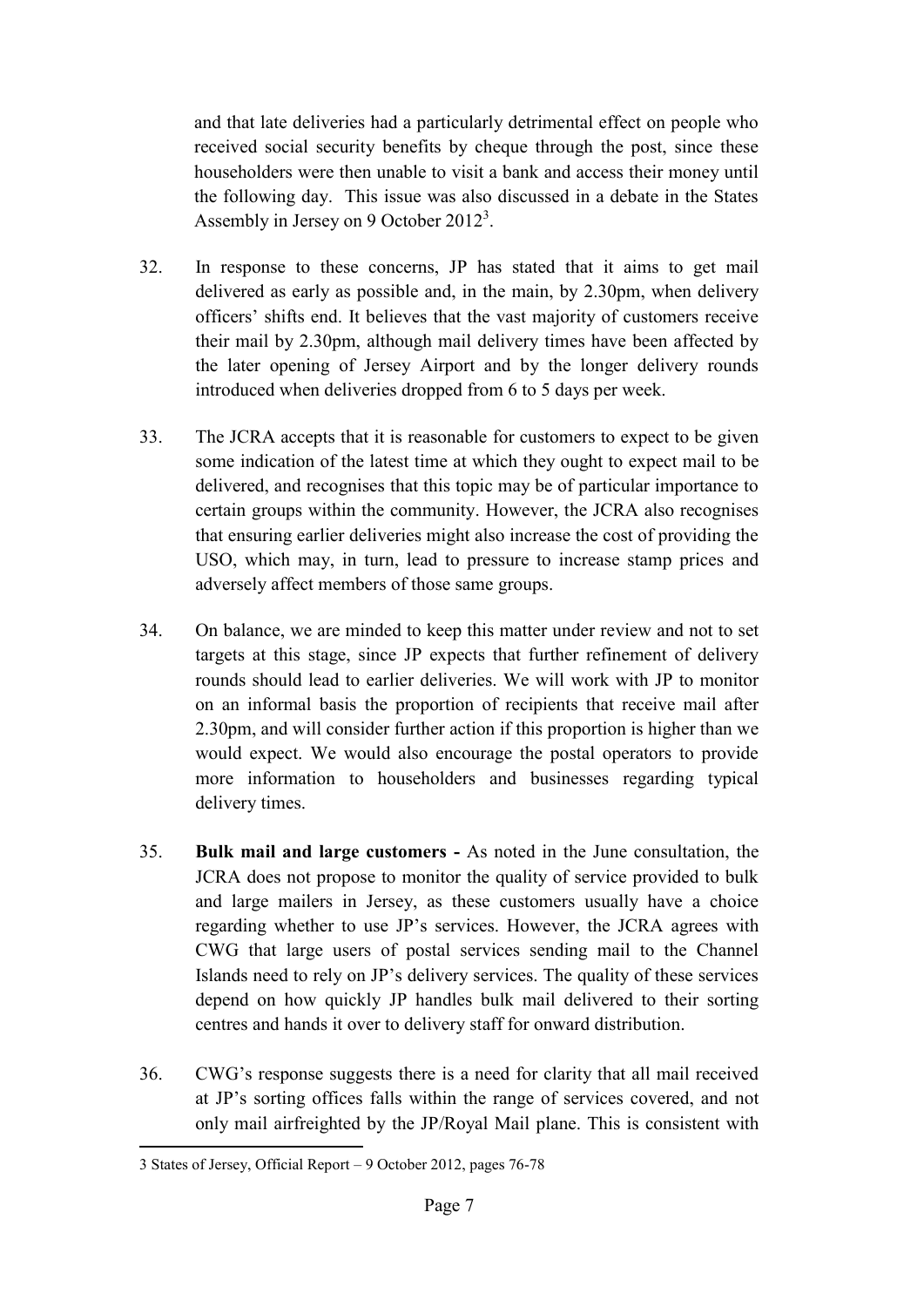JP's comments. The JCRA will therefore direct JP to monitor its internal quality of service for all mail received, including mail from large users in or outside the Channel Islands.

37. The JCRA will also publish annual quality of service targets, and the consultants' reports, on its website.

# **D. DIRECTION TO JERSEY POST LIMITED**

- 38. For the reasons set out above, the JCRA provides Initial Notice of the following Direction to JP under Condition 15.7 of its Class II licence:
	- i. JP shall monitor the quality of its end-to-end postal services for the following routes:
		- Local:
		- To and from the Bailiwick of Guernsey; and
		- To and from the UK and the Isle of Man,

in respect of the following products: standard mail (for mail from the UK, 1<sup>st</sup> class mail only), Special Delivery and Signed For services.

- ii. JP shall monitor the quality of its internal operations for standard and bulk mail received from the UK (1st and 2nd class mail, Mailsort, etc.) and for mail from large users received directly in its sorting offices.
- iii. JP shall monitor the speed with which it responds to complaints and resolves them. It shall also monitor the extent to which mis-deliveries by its delivery staff occur.
- iv. JP shall commission an independent company to carry out surveys of the quality of its end-to-end services set out above, except where reliable tracking data is available. It shall coordinate its measurement systems with GPL to ensure that the data that both operators provide is comparable.
- v. JP shall publish an annual report from the independent company responsible for its quality of service surveys and a report on the quality of the other services mentioned above not covered by the independent company surveys, by the end of February in the year following the year under review.
- vi. The JCRA expects JP to achieve the following service quality targets: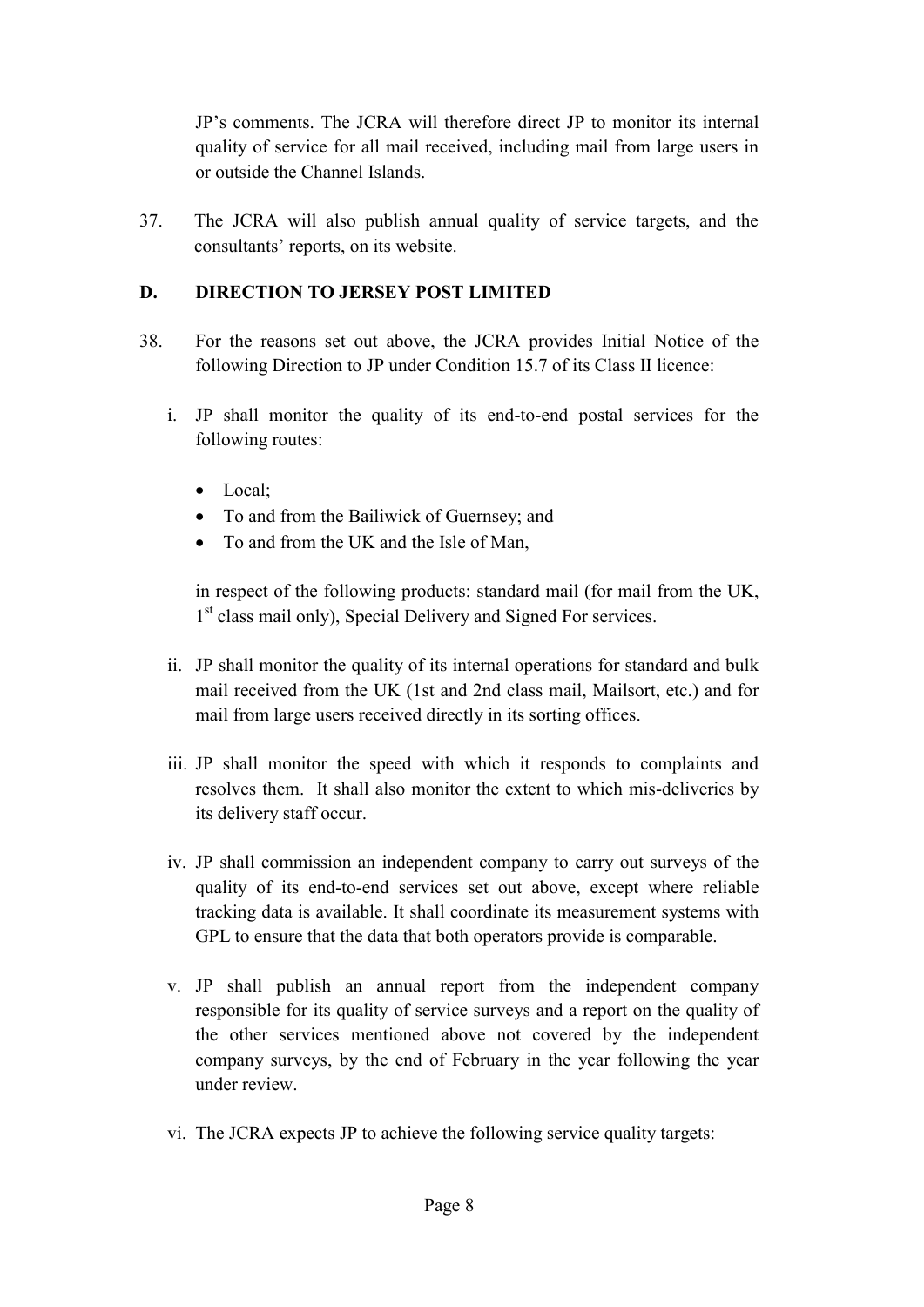#### *Local mail (standard mail)*

|        | υ |
|--------|---|
| <br>٠. | υ |

**Standard mail between Jersey and the Bailiwick of Guernsey – either** *way*

| ٠. | 0.20<br>O |
|----|-----------|
| ٠, | 0         |

*Standard mail from Jersey to the UK or Isle of Man and 1st class mail from the UK or Isle of Man to Jersey*

| $\cdot$<br>$\cdot$ |   |
|--------------------|---|
|                    |   |
|                    | u |

#### *Internal Target for mail to and from the UK*

| <b>Mail from UK</b>        |      | Mail to UK       |     |
|----------------------------|------|------------------|-----|
| $1st$ Class mail           | 98%  | All mail $(E+0)$ | 98% |
| $D+0$                      |      |                  |     |
| 1 <sup>st</sup> Class mail | 100% |                  |     |
| $(D+1)$                    |      |                  |     |
| $2nd$ Class mail           | 98%  |                  |     |
| $D+1)$                     |      |                  |     |

Where:

- D is the time of receipt by JP of mail coming from the UK at its main sorting centre. The target applies to the number of days before clearance to a delivery postman; for instance, D+0 means mail is processed and cleared to a delivery postman on the day of receipt.
- E+0 means that all mail collected on day E before the last collection time has to be taken to the airport or the harbour ready for transport to the UK mainland on the same day as when it is collected.
- $\bullet$  1<sup>st</sup> Class mail includes Presstream1 and Mailsort1; namely mail sent from the UK to the Channel Islands where the letter originator has paid for the mail to be treated as  $1<sup>st</sup>$  class post.
- $\bullet$   $2<sup>nd</sup>$  Class mail includes Presstream2 and Mailsort2; namely mail sent from the UK to the Channel Islands where the letter originator has paid for the mail to be treated as  $2<sup>nd</sup>$  class post.
- Mail from large users received directly into JP's sorting offices shall be treated like  $1<sup>st</sup>$  Class mail from the UK if it is received before JP starts its sorting process and like  $2<sup>nd</sup>$  Class mail from the UK if it is received before noon.
- vii. The targets in clause vi shall be listed in the annual report that JP must publish under clause v.